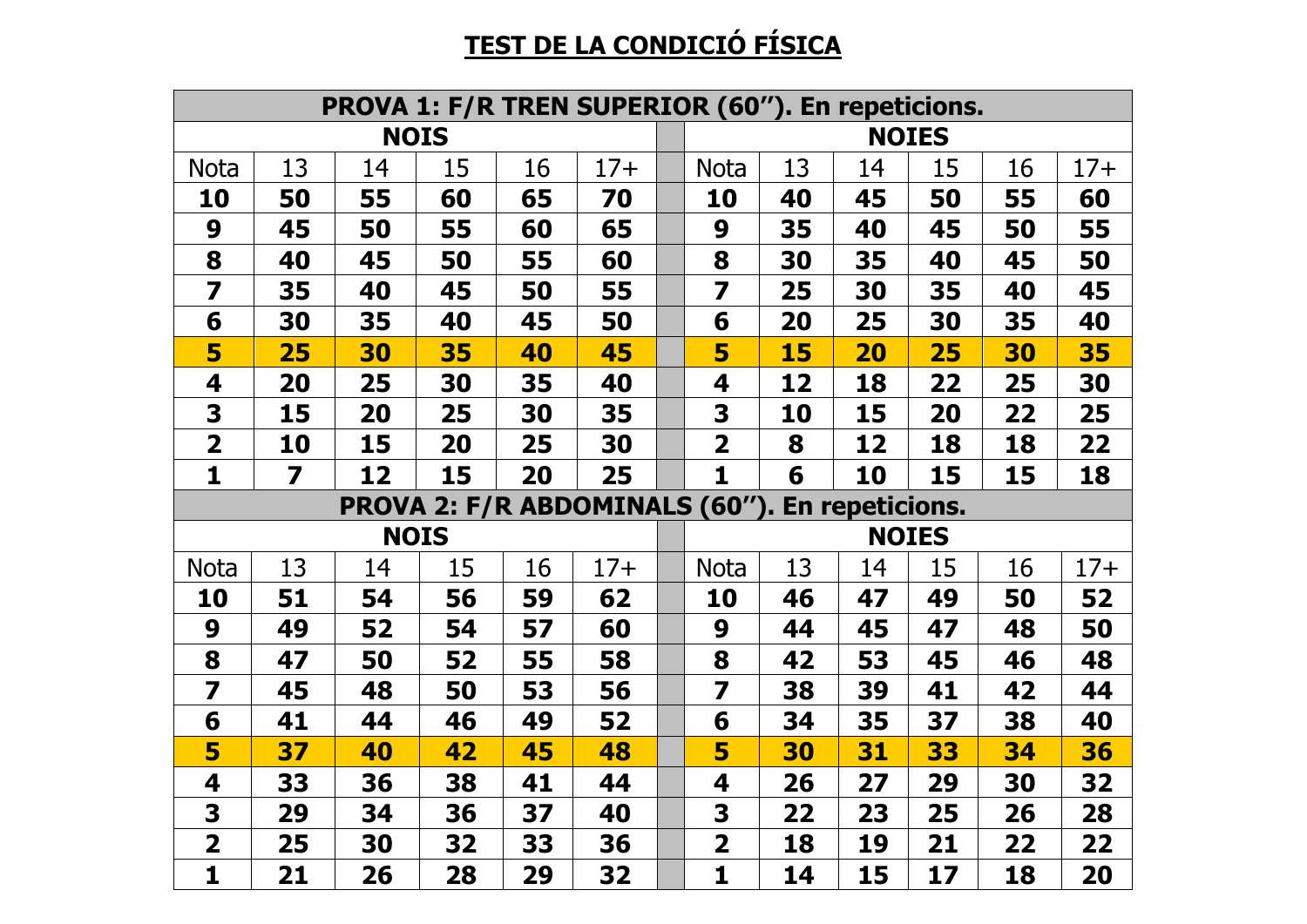|                         |    |    |             |    | <b>PROVA 3: F/R HIPEREXTENSIONS LUMBARS (60"). En repeticions.</b> |                         |    |              |    |    |       |
|-------------------------|----|----|-------------|----|--------------------------------------------------------------------|-------------------------|----|--------------|----|----|-------|
|                         |    |    | <b>NOIS</b> |    |                                                                    |                         |    | <b>NOIES</b> |    |    |       |
| <b>NOTA</b>             | 13 | 14 | 15          | 16 | $17+$                                                              | <b>NOTA</b>             | 13 | 14           | 15 | 16 | $17+$ |
| 10                      | 80 | 83 | 85          | 87 | 90                                                                 | 10                      | 68 | 71           | 73 | 75 | 78    |
| 9                       | 76 | 79 | 81          | 83 | 86                                                                 | 9                       | 64 | 67           | 69 | 71 | 74    |
| 8                       | 72 | 75 | 77          | 79 | 82                                                                 | 8                       | 60 | 63           | 65 | 67 | 70    |
| $\overline{\mathbf{z}}$ | 68 | 71 | 73          | 75 | 78                                                                 | $\overline{\mathbf{z}}$ | 56 | 59           | 61 | 63 | 66    |
| 6                       | 64 | 67 | 69          | 71 | 74                                                                 | 6                       | 52 | 55           | 57 | 59 | 62    |
| 5                       | 60 | 63 | 65          | 67 | 70                                                                 | 5                       | 48 | 51           | 53 | 55 | 58    |
| 4                       | 56 | 59 | 61          | 63 | 66                                                                 | 4                       | 44 | 47           | 49 | 51 | 54    |
| 3                       | 52 | 55 | 57          | 59 | 62                                                                 | 3                       | 40 | 43           | 45 | 47 | 50    |
| $\overline{\mathbf{2}}$ | 48 | 51 | 53          | 55 | 58                                                                 | $\overline{\mathbf{2}}$ | 36 | 39           | 41 | 43 | 46    |
| 1                       | 44 | 47 | 49          | 51 | 54                                                                 | $\mathbf{1}$            | 32 | 35           | 37 | 39 | 42    |
|                         |    |    |             |    |                                                                    |                         |    |              |    |    |       |
|                         |    |    |             |    | <b>PROVA 4: FLEXIBILITAT. En cms.</b>                              |                         |    |              |    |    |       |
|                         |    |    | <b>NOIS</b> |    |                                                                    |                         |    | <b>NOIES</b> |    |    |       |
| <b>NOTA</b>             | 13 | 14 | 15          | 16 | $17+$                                                              | <b>NOTA</b>             | 13 | 14           | 15 | 16 | $17+$ |
| 10                      | 33 | 35 | 37          | 39 | 41                                                                 | 10                      | 37 | 39           | 41 | 43 | 45    |
| 9                       | 30 | 32 | 34          | 36 | 38                                                                 | 9                       | 34 | 36           | 38 | 40 | 42    |
| 8                       | 27 | 29 | 31          | 33 | 35                                                                 | 8                       | 31 | 33           | 35 | 37 | 39    |
| 7                       | 24 | 26 | 28          | 30 | 32                                                                 | $\overline{\mathbf{z}}$ | 28 | 30           | 32 | 34 | 36    |
| 6                       | 21 | 23 | 25          | 27 | 29                                                                 | 6                       | 25 | 27           | 29 | 31 | 33    |
| 5                       | 18 | 20 | <u>22</u>   | 24 | 26                                                                 | 5                       | 22 | 24           | 26 | 28 | 30    |
| 4                       | 15 | 17 | 19          | 21 | 23                                                                 | 4                       | 19 | 21           | 23 | 25 | 27    |
| 3                       | 12 | 14 | 16          | 18 | 20                                                                 | 3                       | 16 | 18           | 20 | 22 | 24    |
| $\overline{\mathbf{2}}$ | 9  | 11 | 13          | 15 | 17                                                                 | $\overline{\mathbf{2}}$ | 13 | 15           | 17 | 19 | 21    |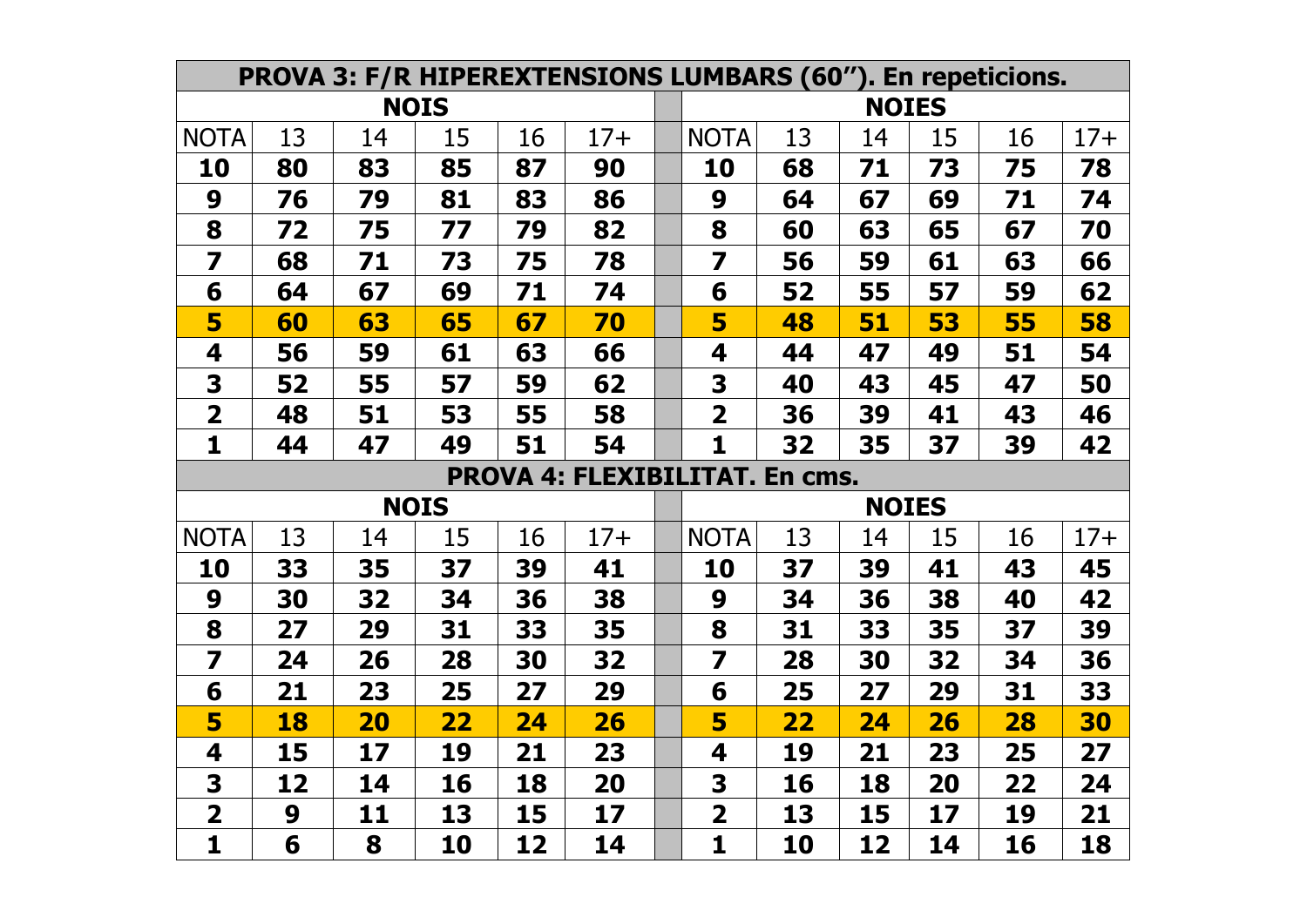|                         | <b>PROVA 5: SALT HORITZONTAL SENSE IMPULS, En mts i cms</b> |       |      |      |       |  |              |      |      |      |      |       |  |
|-------------------------|-------------------------------------------------------------|-------|------|------|-------|--|--------------|------|------|------|------|-------|--|
| <b>NOIS</b>             |                                                             |       |      |      |       |  | <b>NOIES</b> |      |      |      |      |       |  |
| <b>NOTA</b>             | 13                                                          | 14    | 15   | 16   | $17+$ |  | <b>NOTA</b>  | 13   | 14   | 15   | 16   | $17+$ |  |
| 10                      | 2,25                                                        | 2,35' | 2,45 | 2,55 | 2,65  |  | 10           | 1,95 | 2,00 | 2,05 | 2,10 | 2,15  |  |
| 9                       | 2,05                                                        | 2,15  | 2,25 | 2,35 | 2,45  |  | 9            | 1,80 | 1,85 | 1,90 | 1,95 | 2,00  |  |
| 8                       | 1,90                                                        | 2,00  | 2,10 | 2,20 | 2,35  |  | 8            | 1,65 | 1,70 | 1,75 | 1,80 | 1,85  |  |
| $\overline{\mathbf{z}}$ | 1,80                                                        | 1,90  | 2,00 | 2,10 | 2,25  |  | 7            | 1,55 | 1,60 | 1,65 | 1,70 | 1,75  |  |
| 6                       | 1,70                                                        | 1,80  | 1,90 | 2,00 | 2,15  |  | 6            | 1,50 | 1,55 | 1,60 | 1,65 | 1,70  |  |
| 5                       | 1,65                                                        | 1,75  | 1,85 | 1,95 | 2,05  |  | 5            | 1,40 | 1,45 | 1,50 | 1,55 | 1,60  |  |
| 4                       | 1,60                                                        | 1,70  | 1,80 | 1,90 | 2,00  |  | 4            | 1,35 | 1,40 | 1,45 | 1,50 | 1,55  |  |
| 3                       | 1,55                                                        | 1,65  | 1,75 | 1,85 | 1,95  |  | 3            | 1,30 | 1,35 | 1,35 | 1,45 | 1,45  |  |
| $\overline{\mathbf{2}}$ | 1,50                                                        | 1,60  | 1,70 | 1,80 | 1,90  |  | $\mathbf 2$  | 1,25 | 1,30 | 1,30 | 1,40 | 1,40  |  |
|                         | 1,45                                                        | 1,55  | 1,65 | 1,75 | 1,85  |  | 1            | 1,20 | 1,25 | 1,25 | 1,35 | 1,35  |  |

| <b>PROVA 6: CURSA DE 6 X 9 MTS (AGILITAT) En segons i centèsimes</b> |              |              |              |              |       |  |                         |              |                       |              |             |       |  |
|----------------------------------------------------------------------|--------------|--------------|--------------|--------------|-------|--|-------------------------|--------------|-----------------------|--------------|-------------|-------|--|
| <b>NOIS</b>                                                          |              |              |              |              |       |  | <b>NOIES</b>            |              |                       |              |             |       |  |
| <b>NOTA</b>                                                          | 13           | 14           | 15           | 16           | $17+$ |  | <b>NOTA</b>             | 13           | 14                    | 15           | 16          | $17+$ |  |
| <b>10</b>                                                            | 13.50        | 13.00        | 12.75        | 12.50        | 12.00 |  | 10                      | 14.50        | 14.00                 | 13.75        | 13.50       | 13.00 |  |
| 9                                                                    | 14.00        | 13.50        | 13.25        | 13.00        | 12.50 |  | 9                       | 15.00        | 14.50                 | 14.25        | 14.00       | 13.50 |  |
| 8                                                                    | 14.50        | 14.00        | 13.75        | 13.50        | 13.00 |  | 8                       |              | 15.50   15.00   14.75 |              | 14.50 14.00 |       |  |
| 7                                                                    | 15.00        | 14.50        | 14.25        | 14.00        | 13.50 |  | 7                       | 16.00        | 15.50 15.25           |              | 15.00 14.50 |       |  |
| 6                                                                    | 15.50        | 15.00        | 14.75        | 14.50        | 14.00 |  | 6                       | 16.50        |                       | 16.00 15.75  | 15.50 15.00 |       |  |
| 5                                                                    | <b>16.00</b> | <b>15.50</b> | <b>15.25</b> | <b>15.00</b> | 14.50 |  | 5                       | <b>17.00</b> | <b>16.50</b>          | <b>16.25</b> | 16.00       | 15.50 |  |
| 4                                                                    | 16.50        | 16.00        | 15.75        | 15.50        | 15.00 |  | 4                       | 17.50        |                       | 17.00 16.75  | 16.50       | 16.00 |  |
| 3                                                                    | 17.00        | 16.50        | 16.25        | 16.00        | 15.50 |  | 3                       | 18.00        | 17.50                 | 17.25        | 17.00       | 16.50 |  |
| $\overline{\mathbf{2}}$                                              | 17.50        | 17.00        | 16.75        | 16.50        | 16.00 |  | $\overline{\mathbf{2}}$ | 18.50        | 18.00                 | 17.75        | 17.50       | 17.00 |  |
| 1                                                                    | 18.00        | 17.50        | 17.25        | 17.00        | 16.50 |  |                         | <b>19.00</b> |                       | 18.50 18.25  | 18.00       | 17.50 |  |